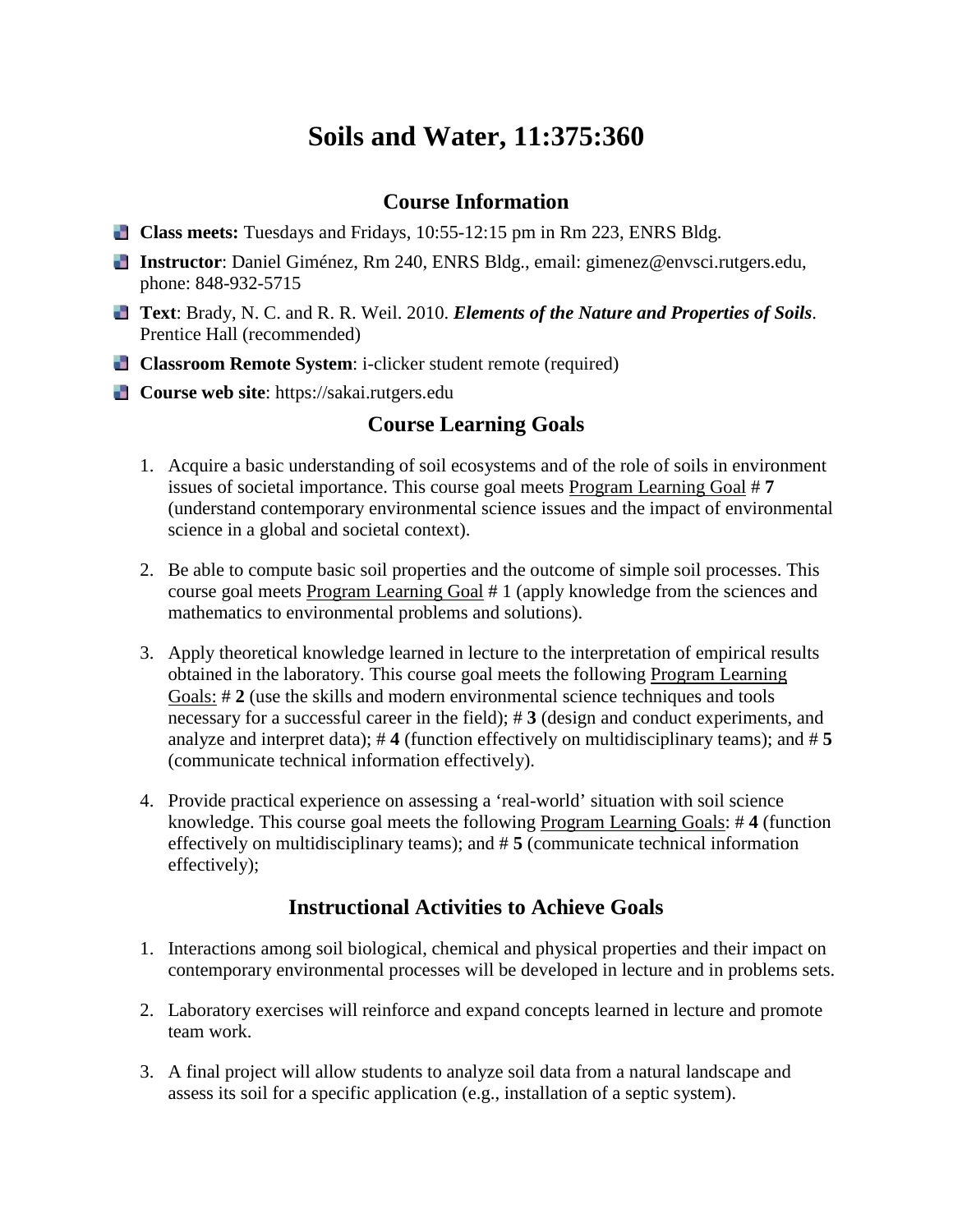### **Assessment of Learning Goals**

- 1. Student responses to in-lecture questions (asked through a 'classroom response system') (50%) and questions in three exams (50%).
- 2. Student performance in in-lecture questions (20%), homeworks (40%) and exams (40%).
- 3. Group performance in laboratory reports (70%) and final project (30%).
- 4. Group performance in laboratory reports (50%) and final project (50%).

#### **Distribution of Course Grade**

| Homeworks      | 15% |
|----------------|-----|
| Clicker points | 17% |
| Lab reports    | 15% |
| Final project  | 17% |

## **Tentative Class Schedule**

| <b>TOPIC</b> (Lectures)                  | <b>TOPIC</b> (Laboratory)                         |
|------------------------------------------|---------------------------------------------------|
| <b>Introduction to Soils</b>             | Review of Basic Concepts, Handout                 |
| Soil Physical Properties                 | <b>Color and Texture</b>                          |
| Soil Water, I and II                     | Saturated and Unsaturated Water Movement-Part 1   |
| The Hydrological Cycle and Soil Erosion  | Saturated and Unsaturated Water Movement-Part 2   |
| Soil Colloids, Cation Exchange Reactions | <b>Clay Structure and Chemical Processes</b>      |
| <b>Acidity and Alkalinity</b>            | Properties of Clay Minerals                       |
| Soil Air                                 | Soil pH and Salinity                              |
| Soil Temperature                         | Make-up lab (selected groups/properties)          |
| Soil Biotic Systems                      | Quality control, Data Analysis and Interpretation |
| Nutrient Cycles and Soil Organic Matter  | <b>Field sampling Techniques</b>                  |
| Soils and Climate Change                 | Site Evaluation—Field Exercise                    |
| <b>Urban Soils</b>                       | Site Evaluation—Lab Exercise                      |
|                                          | Visit to the Soil Testing Laboratory              |